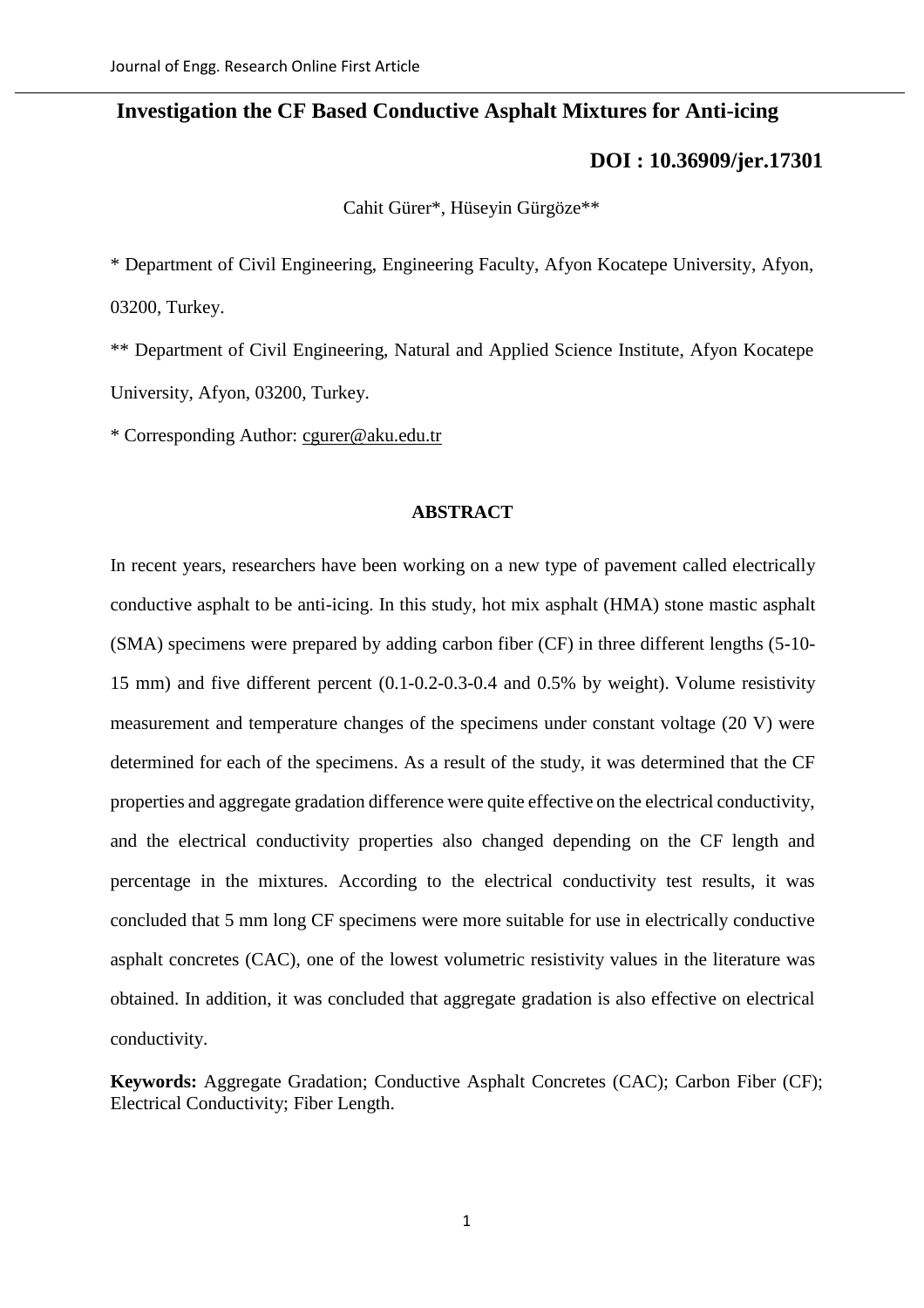#### **1. INTRODUCTION**

Traditional methods such as chemical and salting are commonly used for snow and de-icing on highways. However, these methods are insufficient for anti-icing, and inevitable problems are experienced. Such methods are systematically damaged asphalt pavements and decreased their service life. The use of ice-dissolving chemicals deteriorates asphalt pavements and bridge decks and has a devastating effect on the soil and ecological environment (Gürgöze, 2017). When the temperature drops to less than  $-3.9 \degree C$ , the traditional salt (sodium chloride) used to prevent icing will not work (Ağar and Kutluhan, 2021). Known as mechanical methods for anti-icing and anti-snow accumulating, snow removal machines require high maintenance of large amounts of the workforce and material resources. Machine vibration and misuse of the mechanical device also cause damage to the surface of the asphalt pavement during its natural service period (Gürer, 2015). Scientists and engineers have been carrying out different studies for a long time to eliminate the adverse effects caused by traditional methods and prevent surface icing and snow accumulation in the asphalt pavement. Studies in recent years were shown that electrically conductive asphalt pavements would play a key role in preventing such problems (Ding et al., 2012, Pan et al., 2014, Vo et al., 2017, Vo and Park, 2017, Gürgöze, 2017, Gürer and Elmacı, 2019 & Arabzadeh et al., 2019, Sun et al. 2019). Conductive asphalt concrete is a technology that emerged to ensure safe driving in winter. Heated pavement systems made of conductive asphalt concrete provide temperature stability and robust performance (Rew et al., 2018 & Arabzadeh et al., 2019).

Traditional asphalt mixture material includes coarse aggregate, fine aggregate, asphalt binder, and mineral filler. Due to these components' high electrical resistivity, conventional asphalt mix is an electrically insulating material with a resistivity value between  $10^8$  and  $10^{12}$ Ω.m. It can be transformed into a conductor by adding conductive materials with a resistivity of less than 10 Ω.m into such insulating materials (Pan et al., 2014). Based on particle sizes, there are three categories for conductive materials: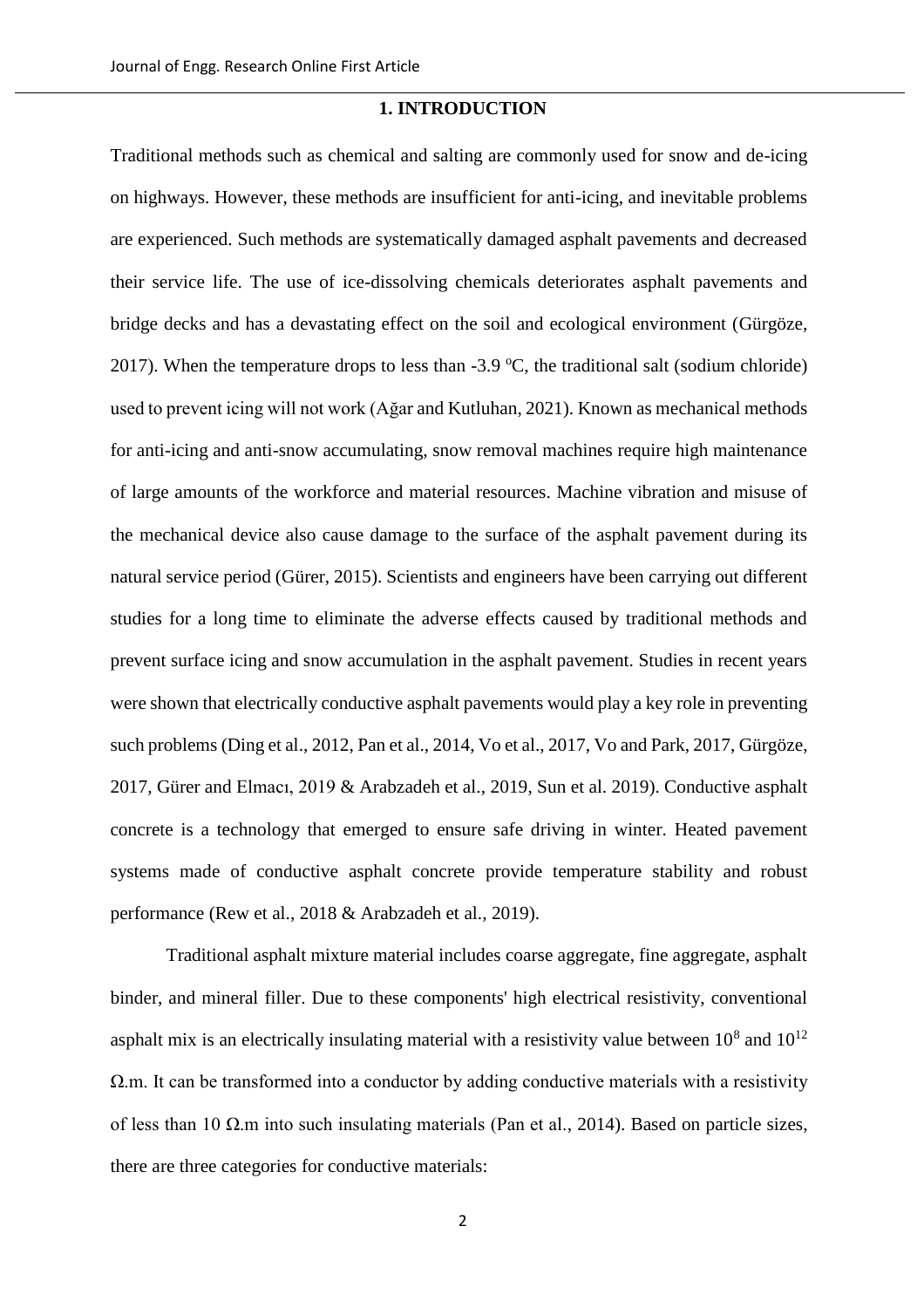- 1. Powder materials containing graphite, carbon black, and aluminum parts,
- 2. CF, steel wool, carbon nanofiber, and steel fibers,
- 3. Solid particles such as slag instead of coarse and fine aggregate (partially or wholly) (Pan, 2014).

Considering the percolation theory, it is possible to observe that electrical resistivity decreases sharply with increasing fiber content. Notani et al. (2019) reported that CF affects the asphalt pavement's electrical conductivity and ability to generate heat. Sun et al. (2019) performed a study about the electrical characteristics of conductive ultrathin bonded wearing course (CUBWC) for active deicing and snow melting. The temperature sensitivity test and the temperature cycling test were further conducted to evaluate the temperature-sensitive property and stability of CUBWC. Researchers determined that the optimal contents of the graphite and CF as 25% and 4% respectively by considering the effective electrical conductivity and temperature stability of CUBWC. Ullah et al. (2021), investigated the CAC incorporating CF and iron tailings. Researchers reported that the addition of CF with iron tailings significantly improved the electrical and mechanical properties of the mixtures.

#### **1.1 Objectives**

The most important aim of this study and its difference from previous studies is to investigate the effect of carbon fiber length and weight percentage on electrical conductivity and temperature rise of specimens in different types of conductive asphalt mixtures (HMA and SMA). It is to determine which fiber length is more effective on conductivity. Although the same conductive contents were used in two different asphalt mixture specimens (HMA and SMA), different results were obtained both in volume resistivity values and in temperature increases under constant voltage (20 Volt). This showed that aggregate gradations were also effective on electrically conductivity.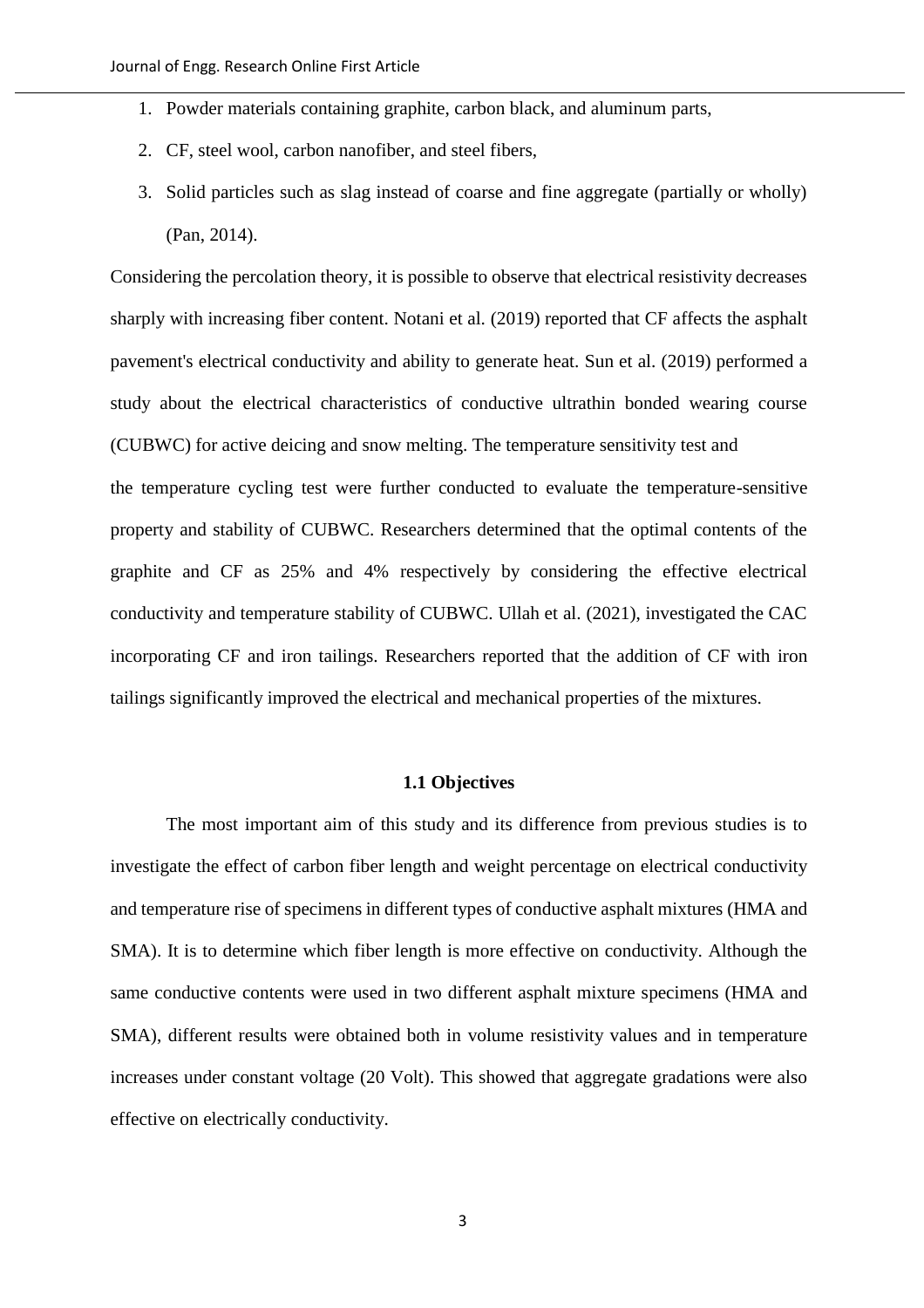# **2. MATERIALS AND METHOD**

### **2.1 Material**

Limestone obtained from Afyonkarahisar KOLSAN Inc. Comp. and basalt originated aggregates obtained from Kütahya were used as aggregate in the study. Basalt aggregates were used in the coarse fractions of the SMA specimen. VIATOP® cellulosic fibers were used as fibers in the blends. The CF (24K A-49) used as a conductive component for the mixture specimens in the study was obtained from Dow Aksa Inc. Company Inc. in Yalova. Engineering properties of the CF and gradation of mixtures are given in Tables 1 and 2, respectively. CF was prepared by cutting into three different lengths and used in 5 different ratios by weight in the mixtures. B 50-70 penetration grade bitumen properties were shown in Table 3. Specific gravities of aggregates and the CF properties in the CAC mixtures were given in Table 4 and Table 5 respectively.

**Table 1.** Characteristics of CF

| <b>Fiber Characteristics</b> | <b>Values</b> | <b>Test Method</b> |
|------------------------------|---------------|--------------------|
| Tensile strength (MPa)       | 4900          | ISO 10618          |
| Tensile modulus (GPa)        | 250           | ISO 10618          |
| Unit deformation (%)         | 2.0           | ISO 10618          |
| Density $(g/cm^3)$           | 1.79          | ISO 10119          |
| Yield $(g/1000 \text{ m})$   | 1600          | <b>ISO 1889</b>    |

|           | <b>HMA Gradations Type 3 TCK 2013</b> |             | <b>SMA Gradations TCK 2013</b> |             |
|-----------|---------------------------------------|-------------|--------------------------------|-------------|
| Sieve(mm) | % Passed                              | % Remaining | % Passed                       | % Remaining |
| 25        | 100                                   |             | 100                            |             |
| 19        | 100                                   |             | 100                            |             |
| 12.5      | 100                                   |             | 100                            |             |
| 9.5       | 90                                    | 10          | 85                             | 15          |
| 4.75      | 63.5                                  | 36.5        | 35                             | 65          |
| 2.0       | 44.5                                  | 55.5        | 25                             | 75          |
| 0.425     | 22                                    | 78          |                                | 83          |
| 0.180     |                                       | 88          |                                | 87          |
| 0.075     |                                       | 94          |                                | 90          |

**Table 2.** Gradations of HMA and SMA mixtures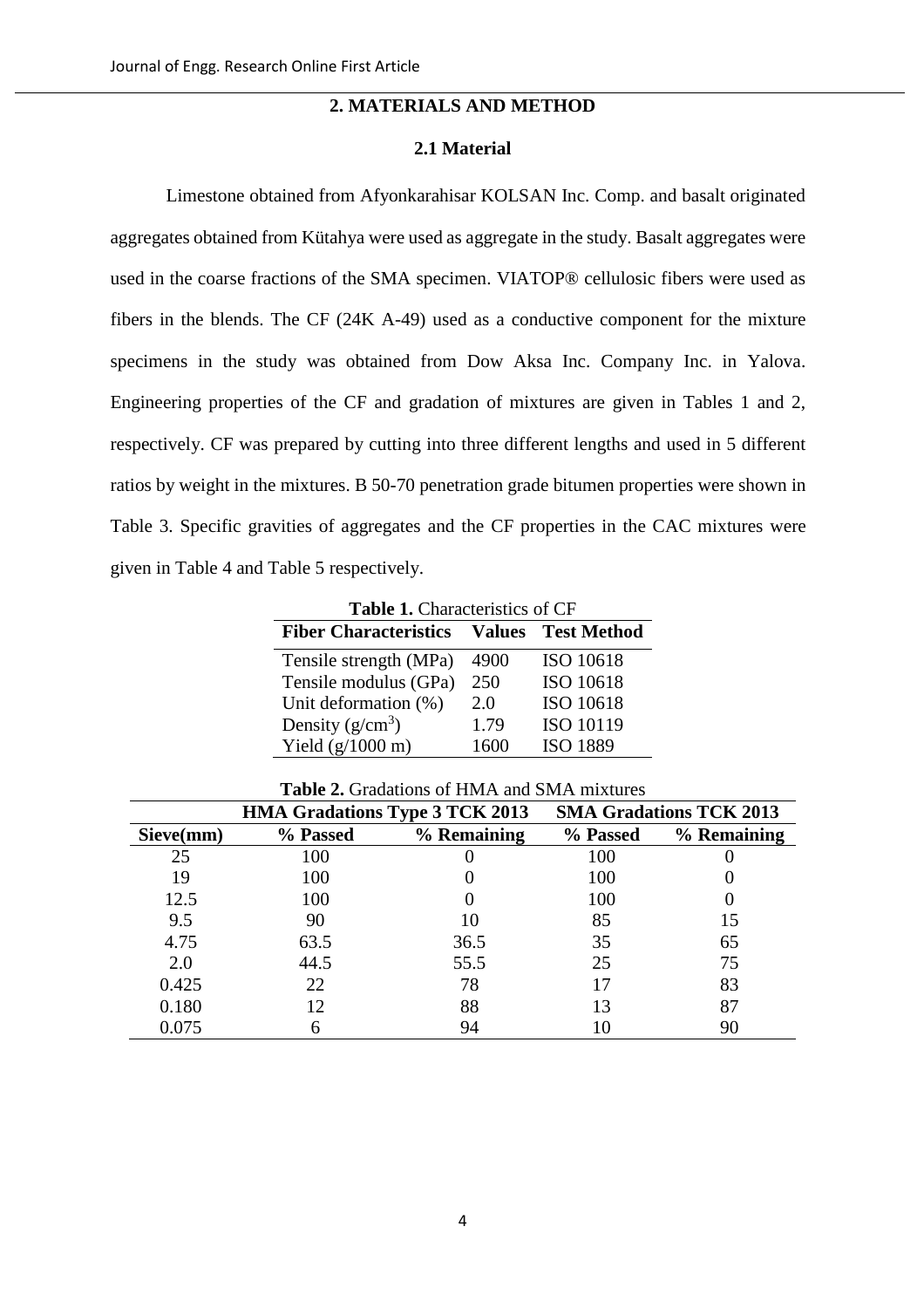| Table 3. Bitumen properties |                                                     |                                                        |                       |                       |  |  |  |
|-----------------------------|-----------------------------------------------------|--------------------------------------------------------|-----------------------|-----------------------|--|--|--|
| <b>Properties</b>           |                                                     | <b>Values</b>                                          | Specification         |                       |  |  |  |
|                             | Source                                              |                                                        | Aliağa                |                       |  |  |  |
|                             | <b>Penetration Value</b>                            |                                                        | 50/70                 |                       |  |  |  |
|                             | Penetration at 25 °C                                |                                                        | 64                    | ASTM D5-06e1,         |  |  |  |
|                             | Specific Gravity                                    |                                                        | 1.030                 | ASTM D70-09e1         |  |  |  |
|                             | Softening Point (°C)                                |                                                        | 47                    | ASTM D36/D36M-09      |  |  |  |
|                             | RTFOT (%)                                           |                                                        | 2.2                   | ASTM D6-95            |  |  |  |
|                             | Flash Point (°C)                                    |                                                        | 280                   | ASTM D92-05a          |  |  |  |
|                             | Ductility (5cm/dak 25 °C)                           |                                                        | $>100$ cm             | <b>ASTM D113-07</b>   |  |  |  |
| Viscosity135 °C             |                                                     | $0.400$ pas                                            | <b>ASTM D4402-06</b>  |                       |  |  |  |
|                             | Viscosity 165 °C                                    |                                                        | $0.101$ pas           | <b>ASTM D4402-06</b>  |  |  |  |
|                             | Table 4. Specific gravities of aggregates specimens |                                                        |                       |                       |  |  |  |
|                             |                                                     | <b>Bulk Specific Gravity Apparent Specific Gravity</b> |                       |                       |  |  |  |
|                             | Coarse aggregate (Limestone)                        |                                                        | 2.68                  | 2.74                  |  |  |  |
|                             | Coarse Aggregate (Basalt)                           |                                                        | 2.67                  | 2.77                  |  |  |  |
|                             | Fine Aggregate                                      |                                                        | 2.67                  | 2.69                  |  |  |  |
| <b>Mineral Filler</b>       |                                                     |                                                        | 2.56                  |                       |  |  |  |
|                             | Table 5. CF properties in the CAC mixtures          |                                                        |                       |                       |  |  |  |
|                             |                                                     | <b>Fiber</b>                                           | Fiber %               | <b>Fiber Weight /</b> |  |  |  |
|                             | <b>Series</b>                                       | lengths                                                | (By the Weight of the | Specimen $(g)$        |  |  |  |
|                             |                                                     | (mm)                                                   | <b>CAC</b> Specimen)  |                       |  |  |  |
|                             |                                                     |                                                        | 0.1                   | 1.2                   |  |  |  |
|                             |                                                     |                                                        | 0.2                   | 2.4                   |  |  |  |
|                             | 1/2/3                                               | 5/10/15                                                | 0.3                   | 3.6                   |  |  |  |
|                             |                                                     |                                                        | 0.4                   | 4.8                   |  |  |  |
|                             |                                                     |                                                        | 0.5                   | 6.0                   |  |  |  |
|                             |                                                     |                                                        |                       |                       |  |  |  |

## **2.2 Method**

Within the scope of the study, CF 5-10-15 mm. cut into length, 0.1; 0.2; 0.3; 0.4; with 0.5% CF added, by weight of aggregate; and 1200 g HMA and SMA Marshall asphalt specimens were prepared. Besides, control specimens without CF were produced from HMA and SMA specimens. Volume resistivity (two-electrode method with external contact), temperature change with constant electrical voltage were performed on asphalt specimens, and the results were assessed.

The two-electrode method is seen as an essential method for measuring the volume resistivity of CAC (Pan, 2014; Ullah, 2021). Volume resistivity measurement with the twoelectrode method was carried out (Figure 1). The measured volume resistance value is equal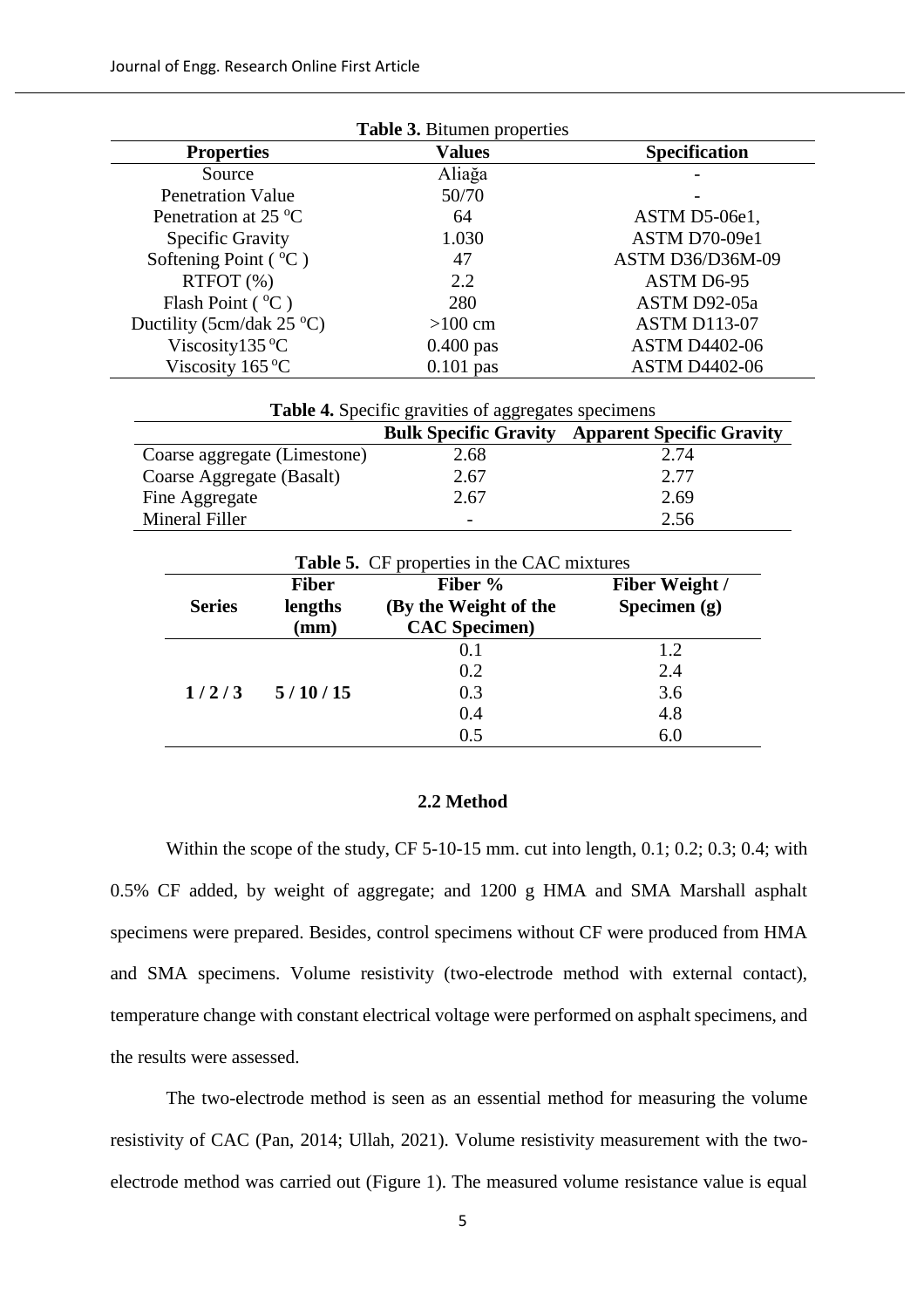to the sum of both the specimen's contact resistance values and the used conductor and plate.



**Figure 1.** Two-electrode method volume resistivity measurement setups

A Digital multimeter device was used to measure the electrical properties, and copper plates completely covering the bottom, and top surfaces of cylindrical hot mix asphalt specimens were used as electrodes. Ultrasound gel material was also used to fill the air gaps between the copper plates and the asphalt specimen. The current values passing through the specimens under constant voltage (5-10-15-20-25 Volt) were measured from the device to calculate the volume resistivity of asphalt specimens. The resistance value is calculated with this measured value, and the resistivity values are computed as  $\Omega$ m based on the specimen heights and crosssectional areas. The electrical resistivity  $(\rho)$  was calculated as Eq. (1).

$$
\rho = \frac{R.S}{L} \qquad (1)
$$

Here R is the electrical resistance  $(\Omega)$ , S is the cross-section area  $(m^2)$  of the tested specimen, and L is the distance (m) between two circular copper electrodes. The conductive contact area (S) of the CAC specimen is  $0.0314 \text{ m}^2$ . If the current (I) measured at a 25 Volt electrical voltage is 3.3 A, the resistance value is calculated as  $7.57 \Omega$  from the equation (2). The specimen height was measured as L=0.065 m with a caliper.

$$
V = I \times R \qquad (2)
$$

Then, the measured and calculated values are substituted in equation (1) and the resistivity value is calculated as 3.65  $\Omega$ m. In the heating test, the changes in the temperature of the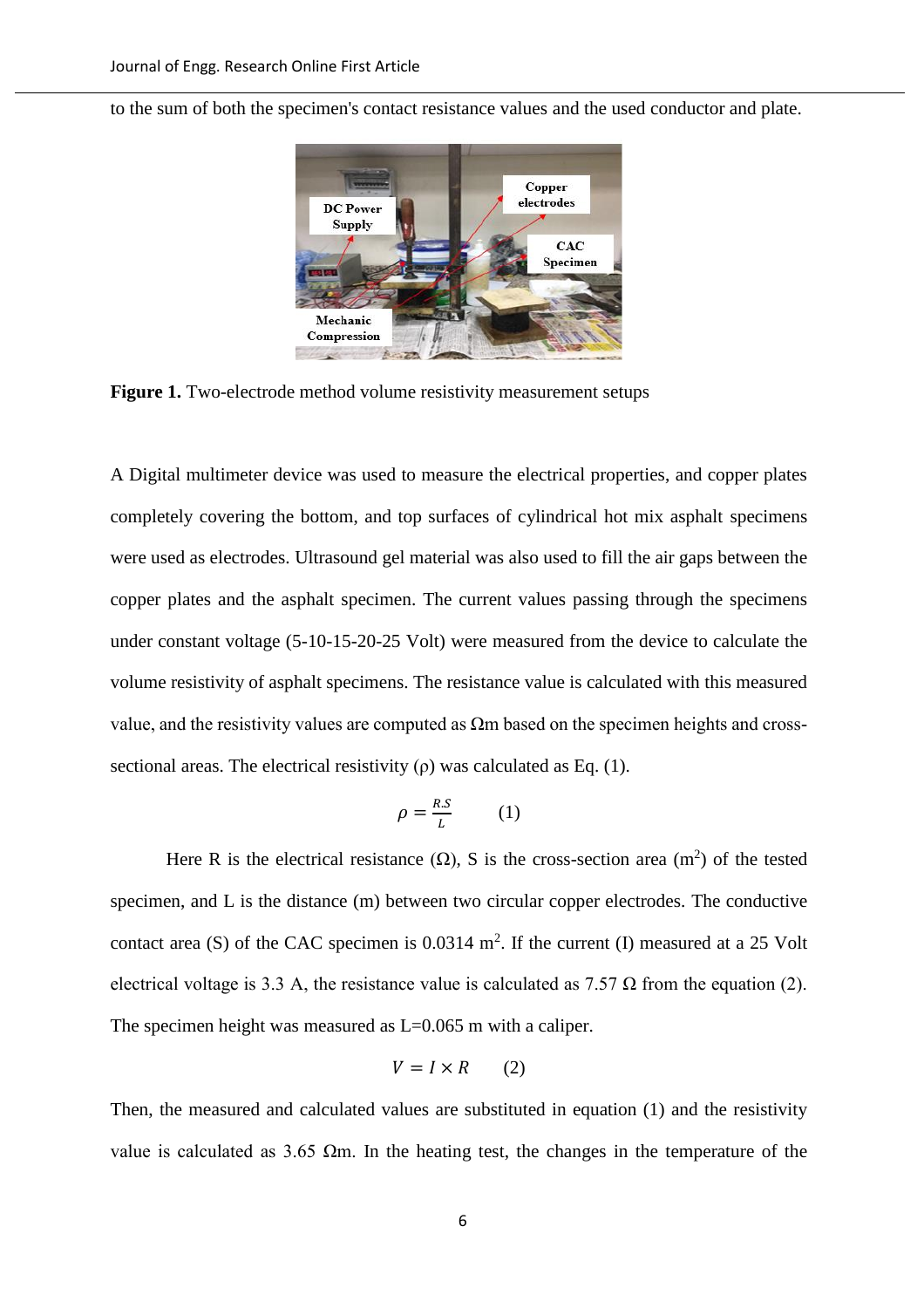conductive specimens under 20 Volt constant DC voltage were determined at room temperature with the same method. Temperature measurements were performed with an infrared thermometer at three different central points in the middle of the specimen.

## **3. RESULTS AND DISCUSSION**

## **3.1 Volume Resistivity Results**

To compare the produced asphalt specimens' conductivity, electrical resistivity measurements were performed using the two-electrode method by external contact, and the obtained results were compared. Volume resistivity changes of CF added (5, 10, 15 mm) HMA specimens are shown in Figures 2, 3, and 4 respectively.



Figure 2. Volume resistivity results of 5 mm HMA specimens



**Figure 3.** Volume resistivity results of 10 mm HMA specimens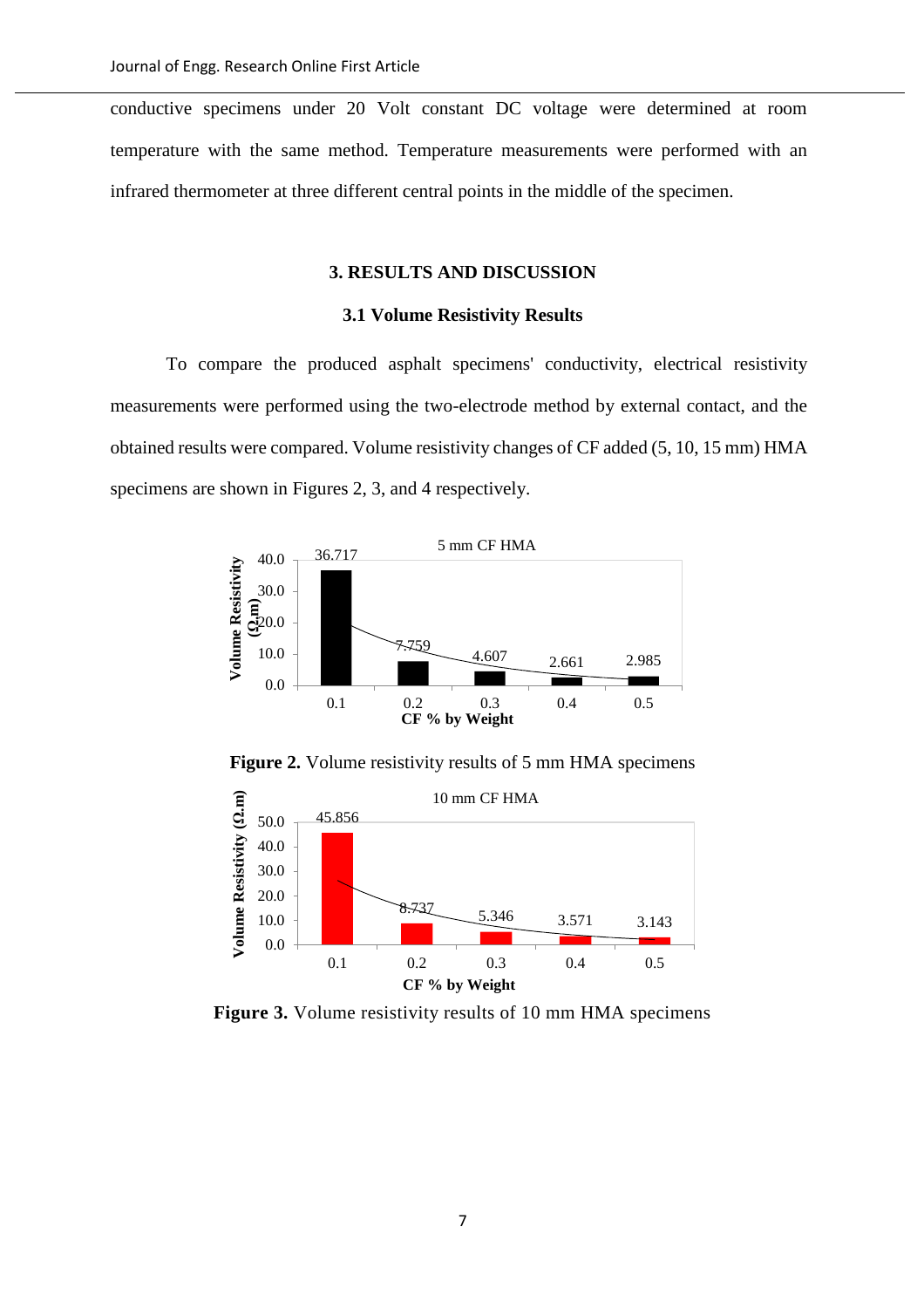

**Figure 4.** Volume resistivity results of 15 mm HMA specimens

In all of the specimens in all three HMA series, it was observed that the resistivity gradually decreased as the amount of CF increased. The most significant decrease in resistivity was obtained in Series-1 specimens. However, the results of the Series-1 and 2 specimens were close to each other. The series with the lowest resistivity value of the initial specimens (0.1%) was determined as  $1 < 2 < 3$ , respectively.

Similar measurements were repeated in SMA specimens, and resistivity changes of series 1, 2, and 3 were given in Figures 5, 6, and 7 respectively. In the specimens belonging to the SMA series (5, 10, and 15 mm), the volume resistivity values decreased with the increase of CF, as in the HMA specimens. In all three SMA series, a significant reduction of 80% in resistivity was observed at different CF contents. While a decrease of 80% resistivity was observed with 0.2% CF addition in the Series 1 specimens, it was observed that the same reduction value was obtained at 0.4% and 0.3% CF additions in the Series 2 and Series 3 specimens, respectively. The series with the lowest resistivity values in SMA specimens were obtained as 1<2<3, respectively.

The lowest volume resistivity values were obtained in 5 mm CF specimens both in HMA and SMA series. According to the test results, it is thought that when CF is used in small amounts and 5 mm in length, it is less clumped than other series. As a result of the test, it was determined that the amount of CF in the mixture and fiber length are quite effective in making the specimens conductive. The CF added specimens, volume resistivity values were obtained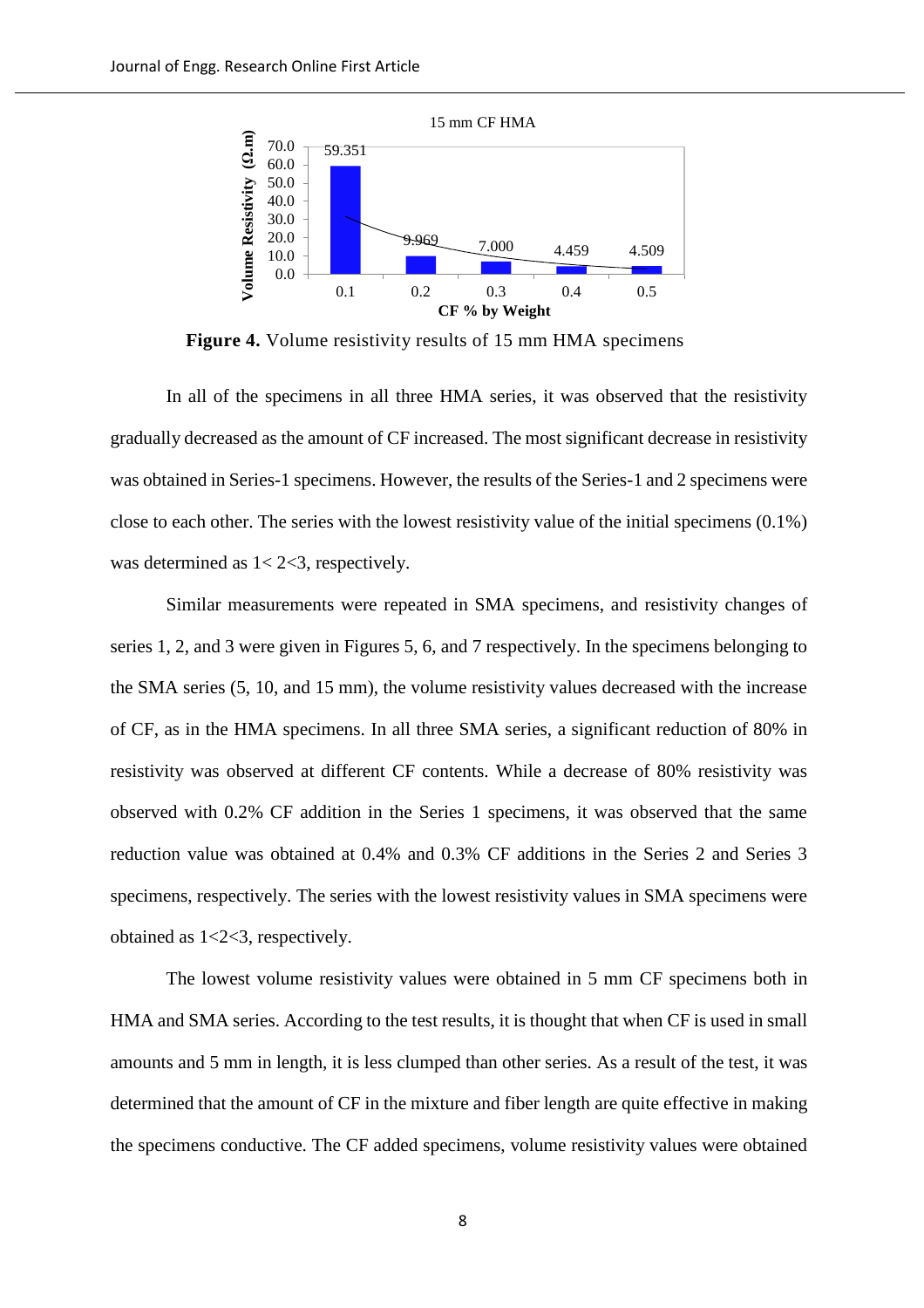below 100  $\Omega$ m as stated by Pan et al. (2014).

Generally, CFs have very low resistivity compared to conductive powders due to their high aspect ratio. The results obtained from the specimens confirm this. When exponential trend lines are added to all resistivity graphs, it is seen that as the percent of the conductor component increases, the resistivity trend line becomes horizontal. As Garcı´a et al. (2009) stated, after the amount of conductive material added to the conductive materials reaches a certain value, no matter how much the conductor amount is increased, no significant change in the conductivity of the material will be observed. The test results are also consistent with the results reported by Garcia et al. (2009).



**Figure 5.** Volume resistivity results of SMA specimens with 5 mm CF



Figure 6. Volume resistivity results of SMA specimens with 10 mm CF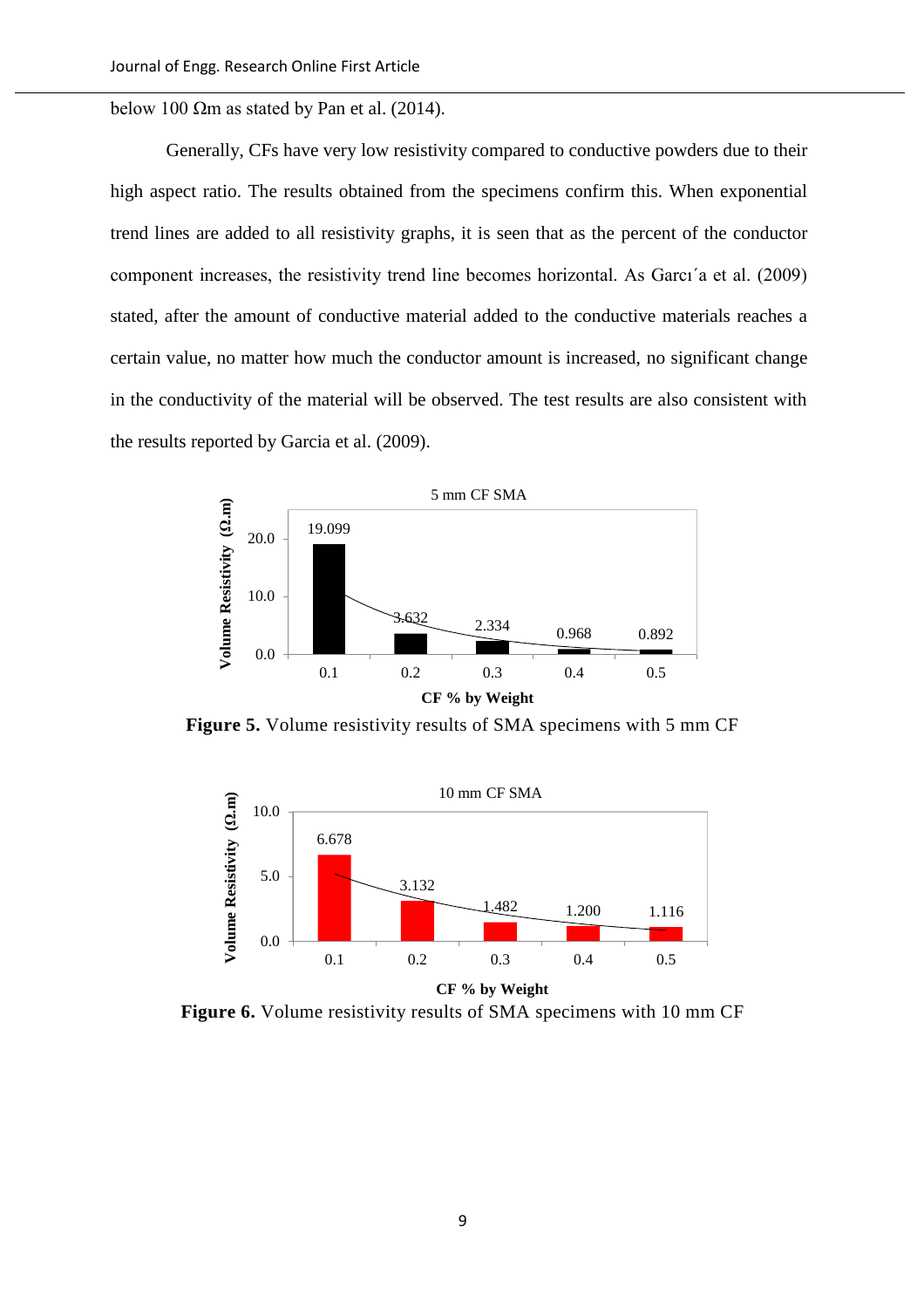

**Figure 7.** Volume resistivity results of SMA specimens with 15 mm CF

When compared according to specimen types, it was observed that the resistivity values for all three series were lower in the SMA specimen. Pan et al. (2014) stated that there is no detailed study showing the effect of gradation on conductivity. The test results show that the SMA specimens using the same CF series are more conductive. It is thought that gap graded aggregate gradation of SMA is effective on these results. Because the homogeneous distribution of aggregates in different diameters in closed gradation could make the formation of conductive bridges partially difficult, however, it is thought that the formation of conductive bridges in open-graded SMA specimens is easier than in HMA specimens. However, the reason why there is no significant difference between the resistivity results is thought to be directly related to the high amount of optimum bitumen of SMA specimens. Akbulut and Gürer (2017) stated that the conductivity values would decrease with the increase in bitumen. The obtained findings confirm this situation.

#### **3.2 Determination of Temperature Changes in Specimens under Constant Voltage**

Within the scope of this test, the specimens were heated with DC electric current under constant voltage (20 Volt), and changes in their temperature were determined. Changes in the HMA specimens' temperatures under constant voltage within 10 minutes with 2 minutes intervals are shown in Figures 8, 9, and 10 respectively.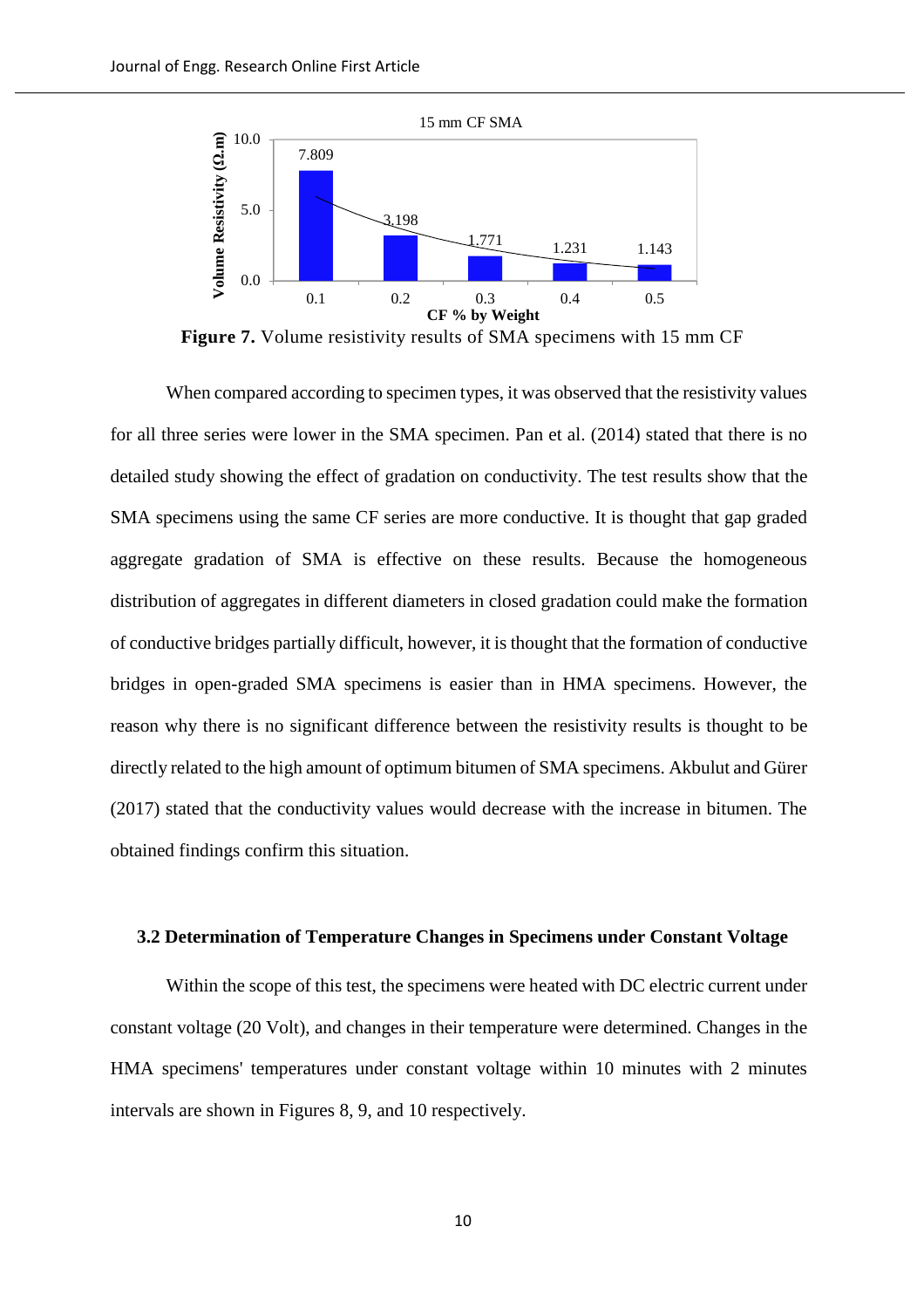

 $\begin{array}{ll}\n\textbf{Time (min.)} \\
\%0,1 \quad \blacksquare \, \%\ 0,2 \quad \blacksquare \, \%\ 0,3 \quad \blacksquare \, \%\ 0,4 \quad \blacksquare \, \%\ 0,5\n\end{array}$ 

**Figure 8.** Temperature changes of HMA specimens with 5 mm CF



Figure 9. Temperature changes of HMA specimens with 10 mm CF



**Figure 10.** Temperature changes of HMA Specimens with 15 mm CF

As the HMA specimens' exposure time increased, the temperature of the specimens belonging to all series also increased. As the amount of CF in the HMA specimens increased, the specimens' temperature was also increased. The highest temperature rise was obtained in series 1 specimens with 0.5% CF addition, as in resistivity changes. Series 3 and series 2 followed, respectively. While it was observed that the temperature increase was not significant in the specimens with the addition of 0.1% CF in HMA series 1, 2, and 3, the increasing trend 50.00<br>
THE CONTENTION CONTENT CONTENT CONTENT CONTENT CONTENT CONTENT CONTENT CONTENT CONTENT CONTENT CONTENT CONTENT CONTENT CONTENT CONTENT CONTENT CONTENT CONTENT CONTENT CONTENT CONTENT CONTENT CONTENT CONTENT CONTENT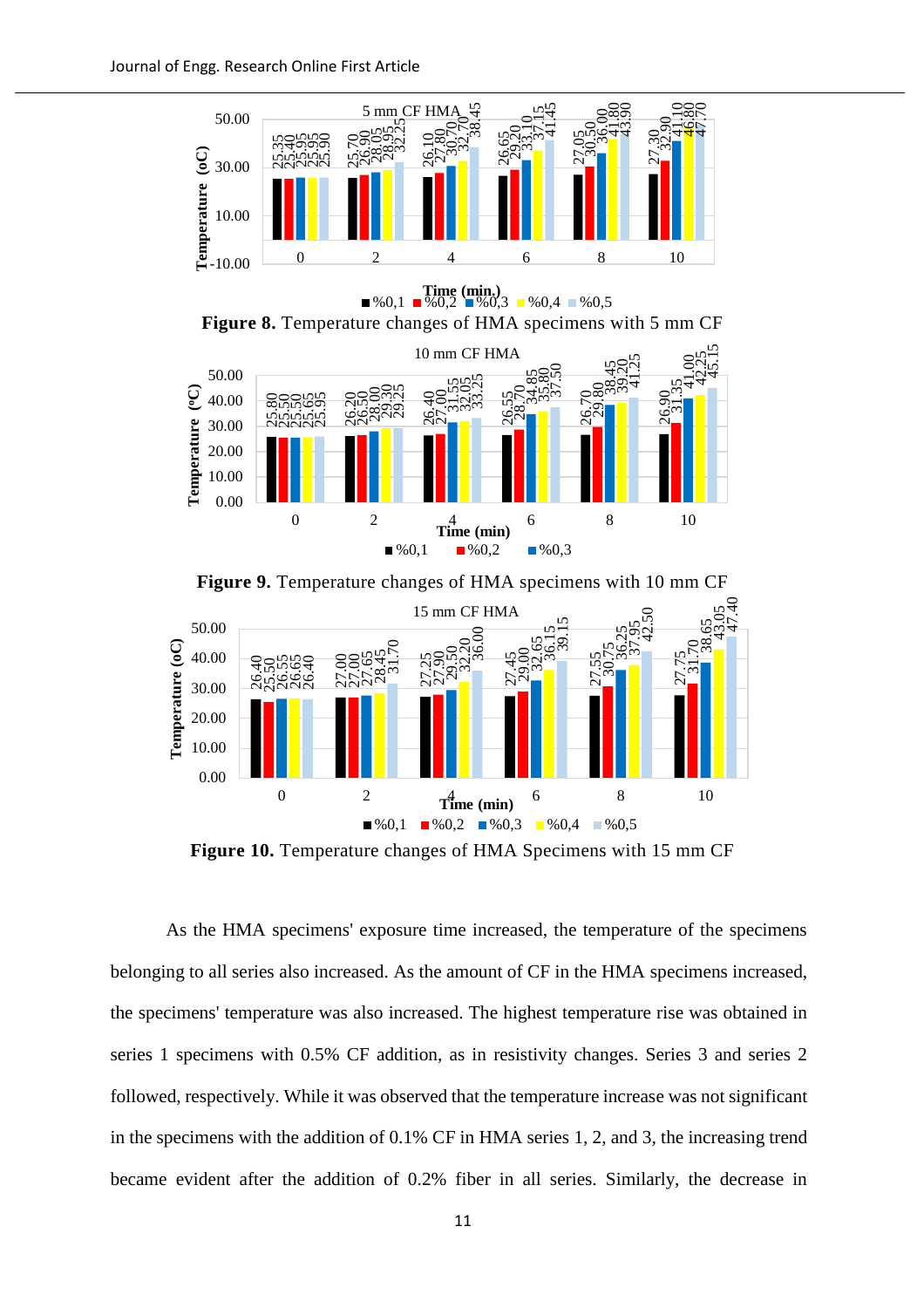resistivity value in all series became evident after 0.2% CF addition.

As the exposure time to constant voltage increased in SMA specimens, temperature values increased in all series. It was determined that the amount of CF was also quite effective in increasing temperature values. The highest temperature increase was obtained at a 0.5% CF in all series of both HMA and SMA specimens (Figure 11, 12, and 13).







**Figure 12.** Temperature changes of SMA specimens with 10 mm CF.



**Figure 13.** Temperature changes of SMA specimens with 15 mm CF

#### **4. CONCLUSION**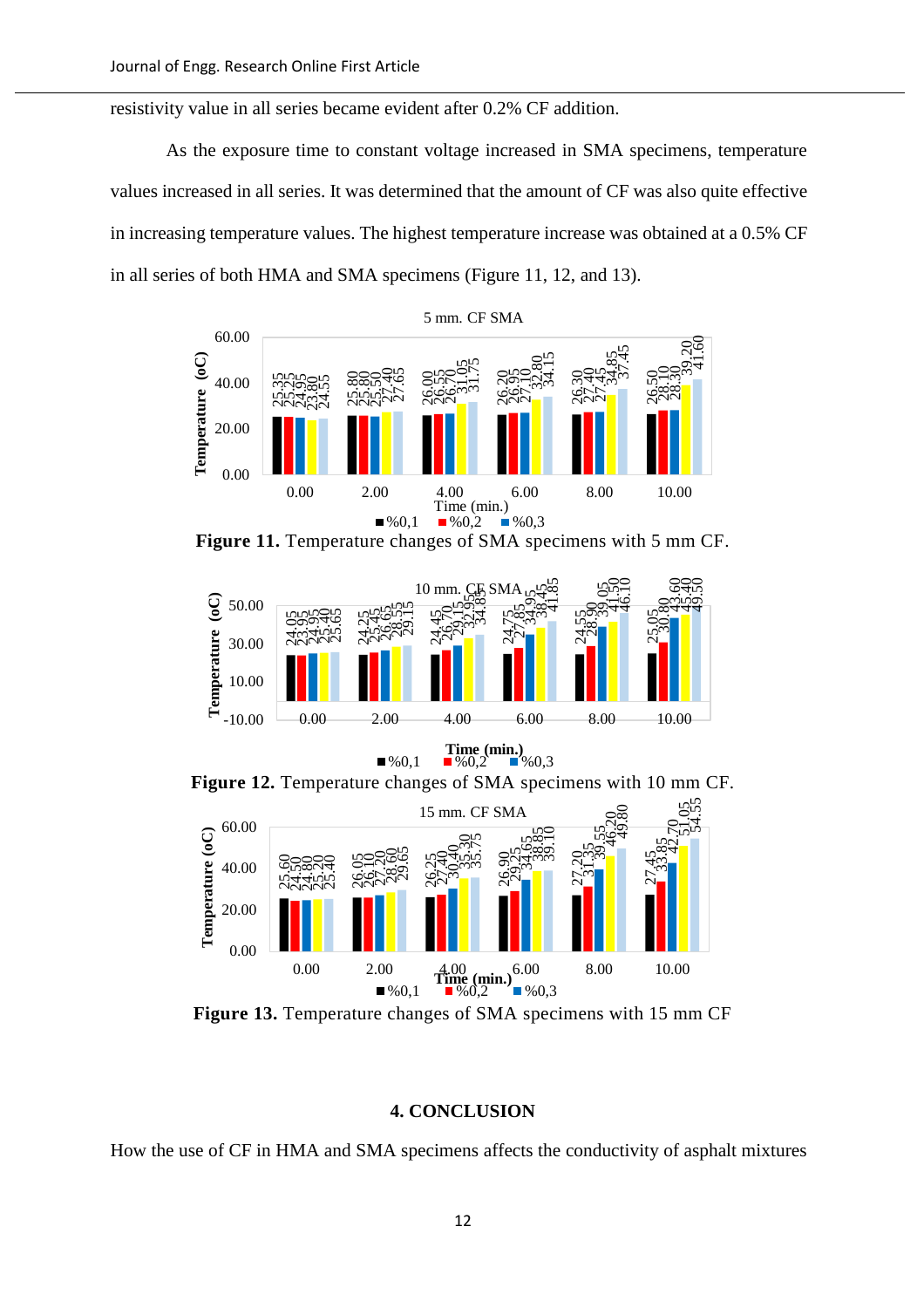was investigated by laboratory tests. As a result of the experimental investigations, the following results were concluded:

- Due to the use of CFs in the form of hair strands, the lowest resistivity values in the literature were achieved with very low percent use of CF.
- The amount of increase in temperatures under constant voltage in all specimens was determined. It was concluded that the specimen's temperatures gradually increased depending on the CF content and length. The most significant increase in HMA specimens was found to be 21.8  $\degree$ C in 10 minutes in specimens with 5 mm 0.5% CF content. In SMA specimens, it was determined as  $29.2 \degree C$  for 10 minutes in specimens with 0,5% content of 15mm length. It is thought that in both specimen types, CFcontaining HMA and SMAs can be used as active methods in anti-icing.
- It was observed that the volume resistivity was significantly decreased at 0.2% CF content of the HMA and SMA specimens, regardless of the CF length.
- In both HMA and SMA specimens, as stated by Garci<sup>o</sup> a et al. (2009), after a particular value, no matter how many conductive components CF are added to the mixture, the resistivity will not show a significant change; in other words, the decrease in resistivity trend gradually becomes linear. Similarly, depending on CF percent and length, the difference in temperature increase changes gradually decreases.
- Test results show that aggregate gradation is also effective on conductivity. Because when the resistivity values and temperature increase of the HMA and SMA specimens are compared, it was seen that the SMA specimens are more conductive. The gapgraded gradation of the SMA specimens was facilitated the conductive bridge effect of the CFs by contacting each other. Thus, the volume resistivity of the mixtures is obtained as lower. Considering that conductive SMA can be used extensively in bridge and tunnel pavements that are risky in terms of icing, this result also important.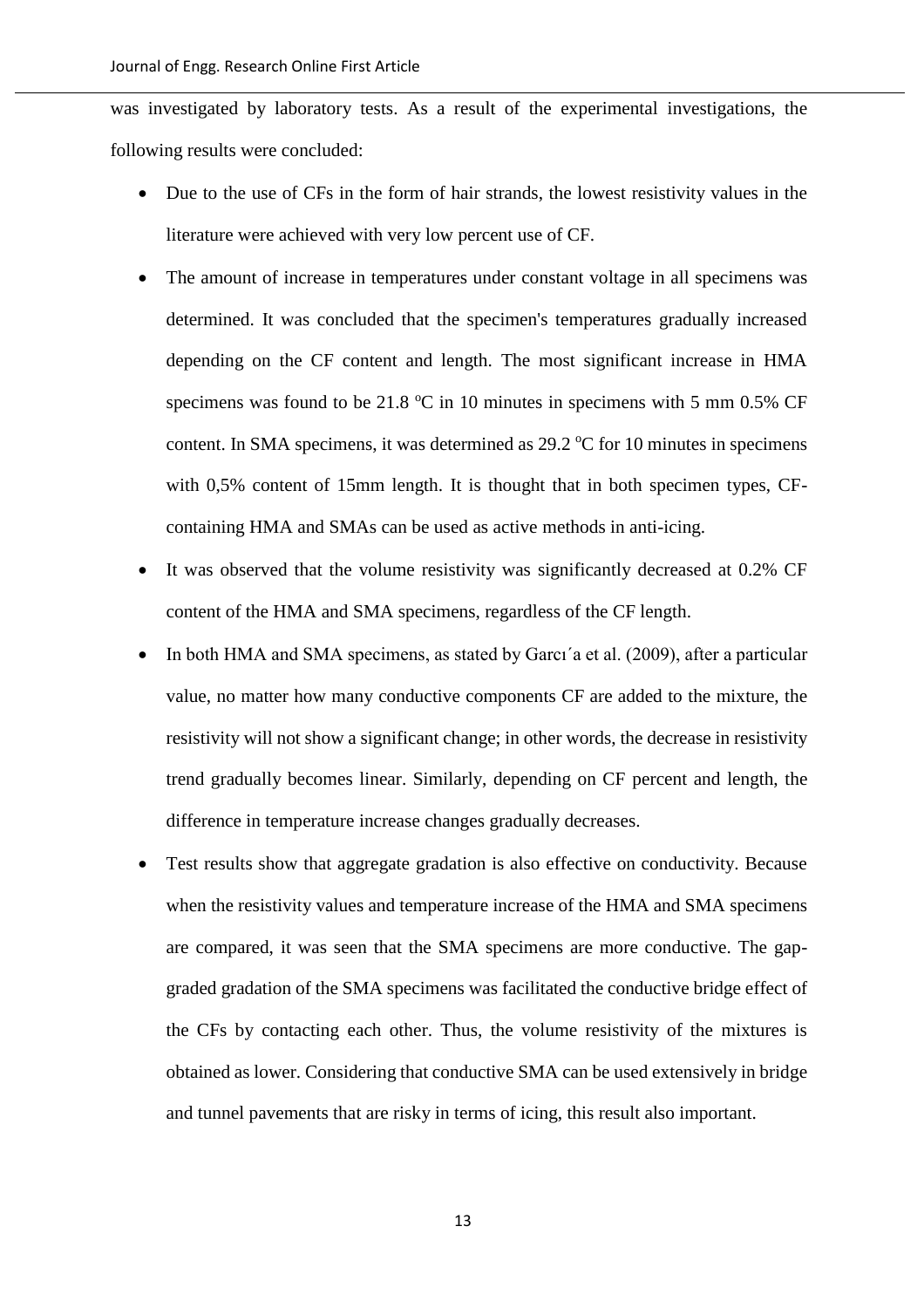## **ACKNOWLEDGEMENTS**

This study was supported by the Scientific Research Projects Department of Afyon

Kocatepe University (Grant number: 15.MUH.14) and Afyonkarahisar Municipality, Asphalt

Plant, Laboratory Department.

# **LIST OF ABBREVIATIONS**

CF: Carbon fiber

CAC: Conductive asphalt concrete

CUBWC: Conductive ultrathin bonded wearing course

DC: Direct current

HMA: Hot mix asphalt

RTFOT: Rolling thin film oven test

SMA: Stone mastic asphalt

### **REFERENCES**

- **Ağar, E., & Kutluhan, S.,** Winter care on highways: snow and ice control. [Online] Available at: [http://imoistanbul.org/imoarsiv/ist-bulten/sayi76/KARAYOLKISBAKIMI.doc](http://imoistanbul.org/imoarsiv/ist-bulten/sayi76/KARAYOLKISBAKIMI.doc%20apm.2020.01.15)  [apm.2020.01.15](http://imoistanbul.org/imoarsiv/ist-bulten/sayi76/KARAYOLKISBAKIMI.doc%20apm.2020.01.15) (in Turkish). (Accessed: 23 March 2022)
- **Akbulut, H., & Gürer, C. 2017.** Investigation of electrically conductivity properties of asphalt concrete with carbon black according to the increase of mass bitumen, in: Proceedings of 2nd International Conference on Engineering Technology and Applied Sciences (2nd ICETAS). Cluj Napoca Technical University, 24-26. Baia-Mare, Romania.
- **Arabzadeh, A., Notani, M.A., Zadeh, A.K., Nahvi, A., Sassani, A., & Ceylan, H. 2019.** Electrically conductive asphalt concrete: An alternative for automating the winter maintenance operations of transportation infrastructure. Composite Part B. Engineering, 173. DOI[:10.1016/j.compositesb.2019.106985](https://doi.org/10.1016/j.compositesb.2019.106985)
- **Ding, Q., Wu, X., Liu, X., & Hu, S. 2012.** Experimental research on preparing conductive SMA doped graphite. Airfield and Highway Pavements 2008. DOI[:10.1061/41005\(329\)21](https://doi.org/10.1061/41005(329)21)
- **Garcı´a, A., Schlangen, E., & van de Ven, M. 2009.** Electrical conductivity of asphalt mortar containing conductive fibers and fillers. Construction and Building Materials, 23(10), 3175– 3181. DOI: [10.1016/j.conbuildmat.2009.06.014](https://doi.org/10.1016/j.conbuildmat.2009.06.014)
- Gürer, C., & Elmaci, A. 2019. Investigation the effect of carbon black additive bitumen on electrically conductivity properties of stone mastic asphalt mixtures. Journal of Innovations in Civil Engineering and Technology, 1(2), 65-74.
- **Gürgöze, H. 2017.** Investigation the electrical properties of bituminous hot mixtures with CF